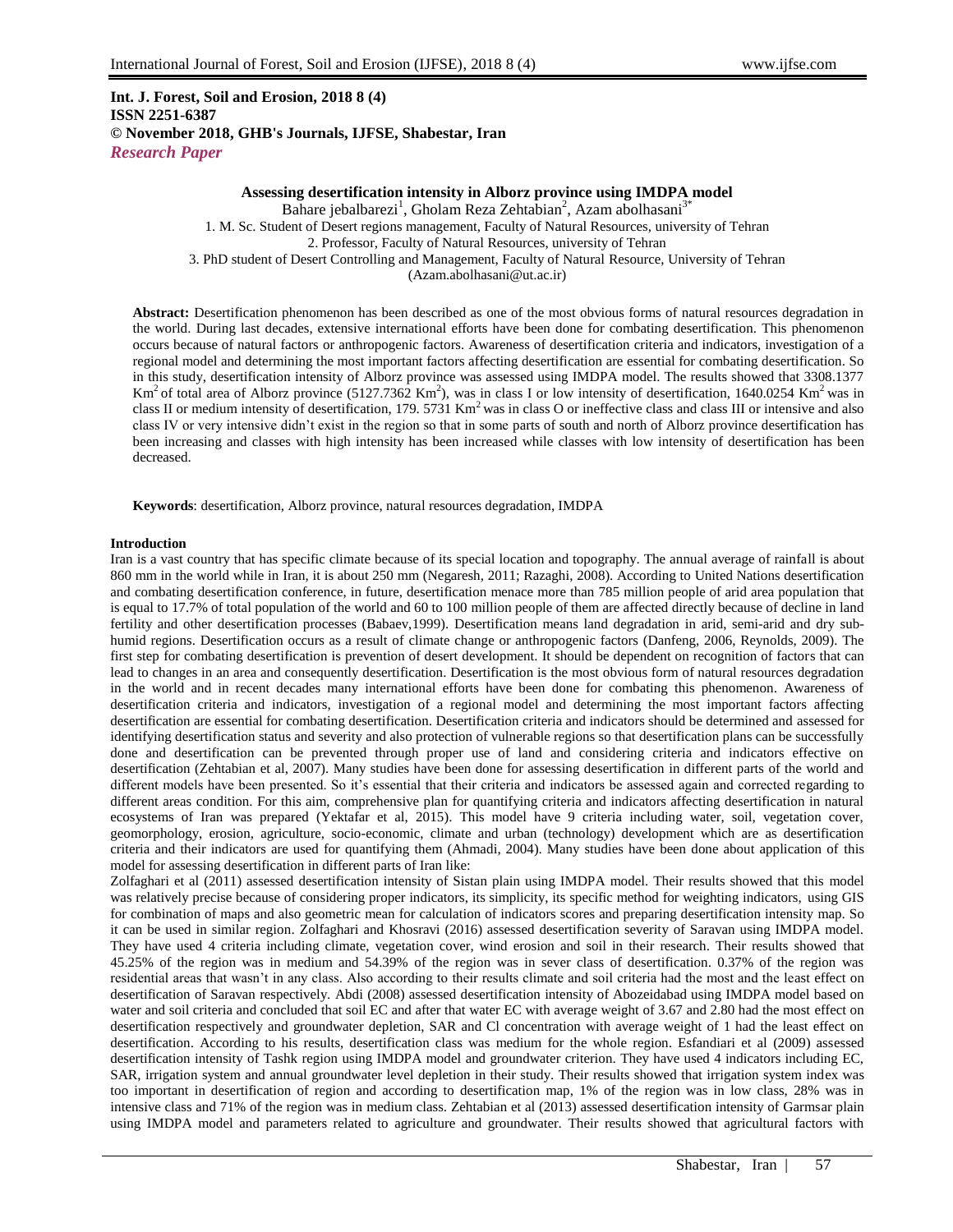geometric mean equal to 2.27 were the most effective factors of Garmsar desertification. Also their results showed that  $83.2 \text{ Km}^2$  of the whole region was in medium class and  $236.8 \text{ Km}^2$  was in low class of desertification intensity. Vesali (2008) investigated biophysical indicators of desertification intensity affected by human activities in Kashan and Aran va Bidgol regions using IMDPA model. Raeisi (2008) studied effective factors on desertification intensity in Kahir region using IMDPA model. He concluded that soil degradation criterion was the most important factor for desertification. Niko (2011) assessed desertification potential for identifying effective factors on land degradation in Damghan region. Kamali et al (2010) investigated desertification intensity based on water, soil and vegetation cover criteria using IMDPA model in Faryab region. Rafie (2011) assessed desertification of Yazd-Ardakan plain based on water and climate criteria using IMDPA model.

According to the researches and also native nature of IMDPA model, it seems that this model should be evaluated in different parts of the country with different climatic condition. Regarding to this issue, IMDPA model was used for assessing desertification intensity of Alborz province in this study.

#### **Materials and methods**

#### **The study area**

Alborz province is located in 50º 10´ to 51º 30´ Eastern longitude and 35º 28´ to 36º 30´ Northern latitude. Karaj is the center of this province and geographically it's limited to Mazandaran province from north, to Ghazvin province from west, to Tehran from east and to Markazi province from south. This province is located at the south of central Alborz highlands and its altitude variation is too, so its weather is affected by altitude. Alborz province is affected by northern, northwest, western and especially southwest systems in cold season. Its rainfall is affected by these systems which starts at October and November and will continue until mid-May. According to the last census in 2010, population of this province is 5.2 million people which includes about 5% of the whole Iran population. Figure (1) shows the location of Alborz province.



**Figure 1: location of Alborz province in Iran**

### **Methodology**

IMDPA model, a comprehensive desertification model, was presented by the faculty of natural resources, university of Tehran, as the result of a project entitled determination methodology of desertification criteria and indices in arid and semiarid region of Iran. This model have 9 criteria which are as desertification criteria and their indicators are used for quantifying them. At first 130 indicators were selected for all 9 criteria but in one hand it wasn't possible to prepare information of all of them for the whole of country and on the other hand it was costly and time consuming. So for each criterion, up to 4 key indicators were identified. Indicators related to each criterion are as follow:

- Climate: drought, aridity index, rainfall amount.
- Geomorphology: land use, rock sensitivity and physiography.
- Soil: EC, texture, depth, gravel percentage.
- Vegetation cover: coverage status, coverage utilization and vegetation cover rehabilitation.
- Water: negative balance of water, groundwater depletion, EC and SAR.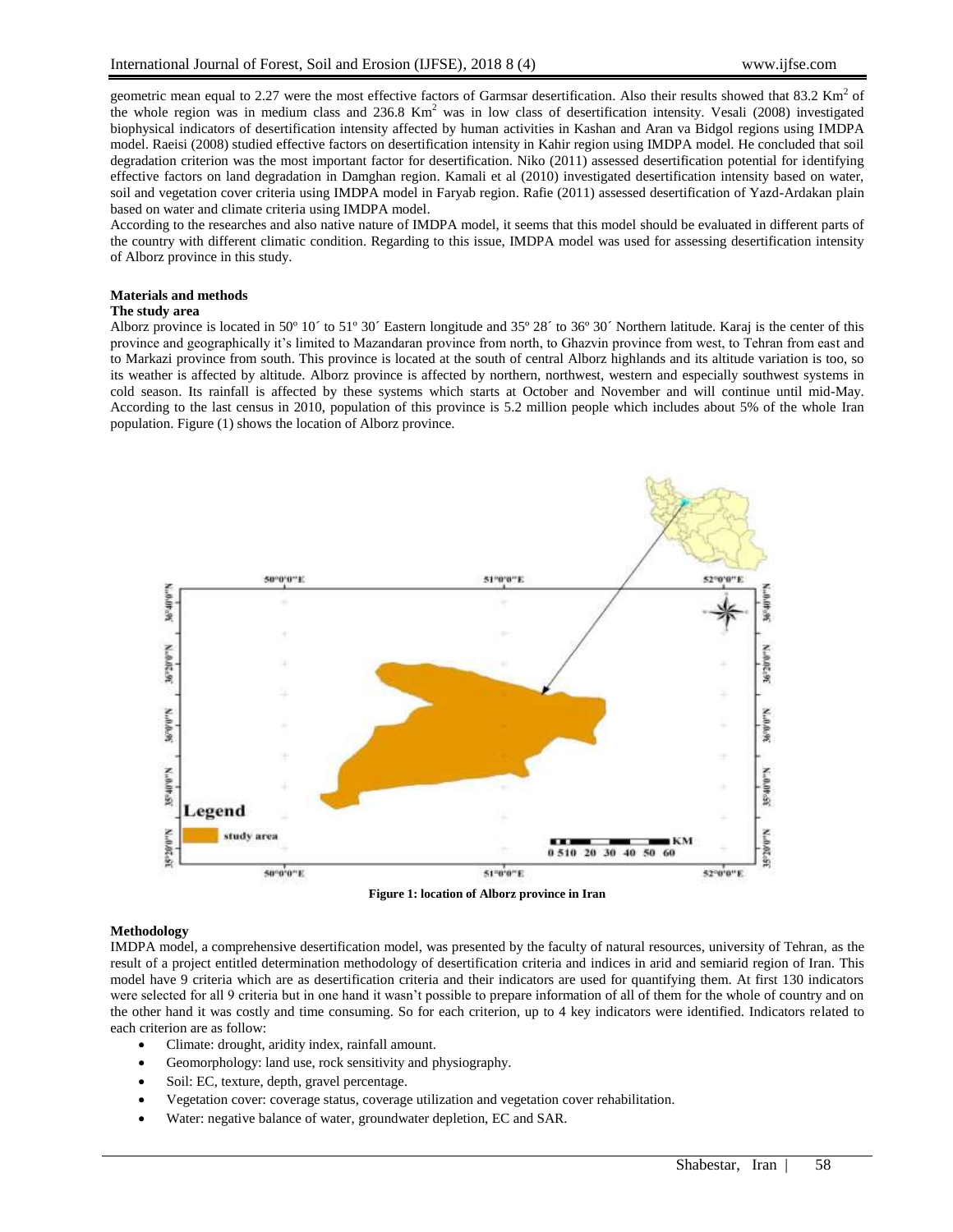- Erosion: water erosion (vegetation cover density, land use and water erosion density and type) and wind erosion (days with dust storm index, vegetation cover, non-living cover density and erosion facies appearance).
- Socio-economic: socio-cultural factors, organization and participation, awareness, experience and native knowledge.
- Agriculture: cultivation patterns, crop performance and application of inputs and machinery.
- Urban or technology development: mine and road density, converting forests and rangelands to urban and industrial areas, improper agriculture, converting garden lands to residential-industrial regions and amount of green space per person.

In this study each index received a weight (1 to 4) according to expert opinion and each criterion was obtained based on its indicators geometric mean according to the formula below:

$$
Index - X = [(Layer - 1).(layer - 2)...(Layer - n)]^{n}
$$
\n(1)

Index X: each criterion

Layer: indicators related to each criterion

N: number of indicators related to each criterion

Weighted averages of indicators related to each criterion were determine and finally desertification intensity was gain based on geometric mean of all criteria according to the formula below:

Desertification intensity = 
$$
\sum_{1/2}^{1/2} \sqrt{\text{water} \times \text{solid} \times \text{regetation} \dots \times \text{socio} - \text{economic}}
$$
 (2)

Then, final map of desertification intensity was determined using different layers and obtained maps related to each criterion and combination of layers and maps. So, map of each criterion status was obtained from its own indicators. These maps can be used for the study of each index quality and its effect on desertification. Table (1) shows intensity classification of desertification status.

| <b>Table 1: Intensity classification of desertification status</b> |                        |           |
|--------------------------------------------------------------------|------------------------|-----------|
| order                                                              | <b>Numerical value</b> | class     |
|                                                                    | 1-1.5                  | Low       |
|                                                                    | $1.6 - 2.5$            | Medium    |
|                                                                    | $2.6 - 3.5$            | High      |
|                                                                    | 3.6-4                  | Verv high |

# **Table 1: Intensity classification of desertification status**

## **Results**

Four criteria map of natural, socio-economic, human activities criteria which leads to wind and water erosion were combined in GIS software for preparing desertification intensity map of Alborz province in order to study desertification condition of Alborz province which is one goal of Desertification Atlas preparation.

Table (2) shows the result of these four criteria combination and figure 2 shows the percentage of each class area.

| <b>Desertification intensity</b> | <b>Class of desertification</b> | Are $(Km^2)$ |  |
|----------------------------------|---------------------------------|--------------|--|
| Low                              |                                 | 3308.1377    |  |
| Medium                           |                                 | 1640.0254    |  |
| Intensive                        |                                 |              |  |
| Very intensive                   |                                 |              |  |
| No effect                        |                                 | 179.5731     |  |

| Table 2: Classes of Alborz province desertification intensity |  |
|---------------------------------------------------------------|--|
|---------------------------------------------------------------|--|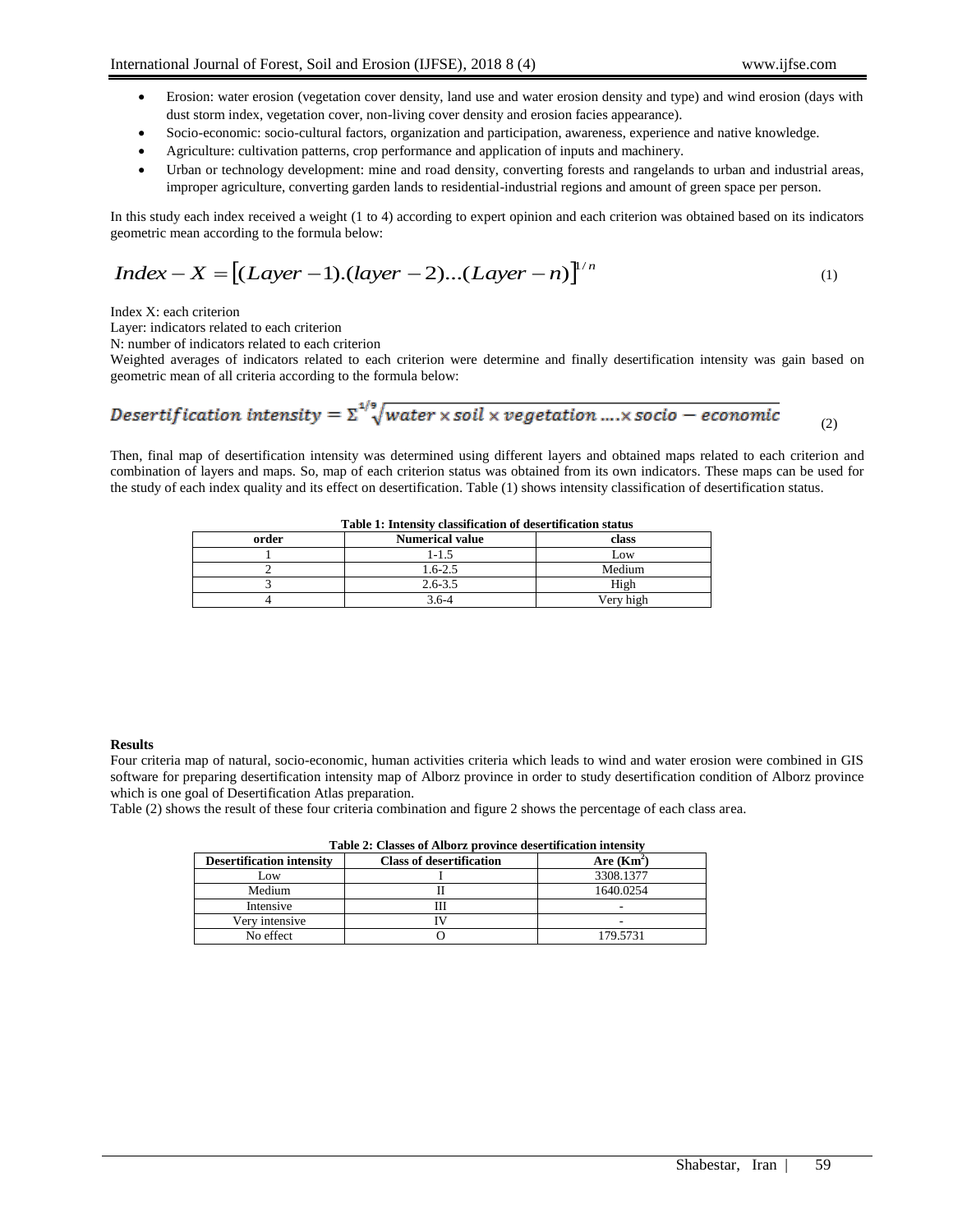

Finally zoning map of desertification potential of Alborz province was prepared for all criteria (figure 3).



**Figure 3: Desertification intensity of Alborz province**

## **Conclusion**

In this study IMDPA model was used in order to quantify criteria and indicators affecting desertification and preparing desertification intensity map of Alborz province. According to this model, 9 criteria were selected as desertification criteria that for quantifying them, their indicators were used. Four criteria map of natural, socio-economic, human activities criteria which leads to wind and water